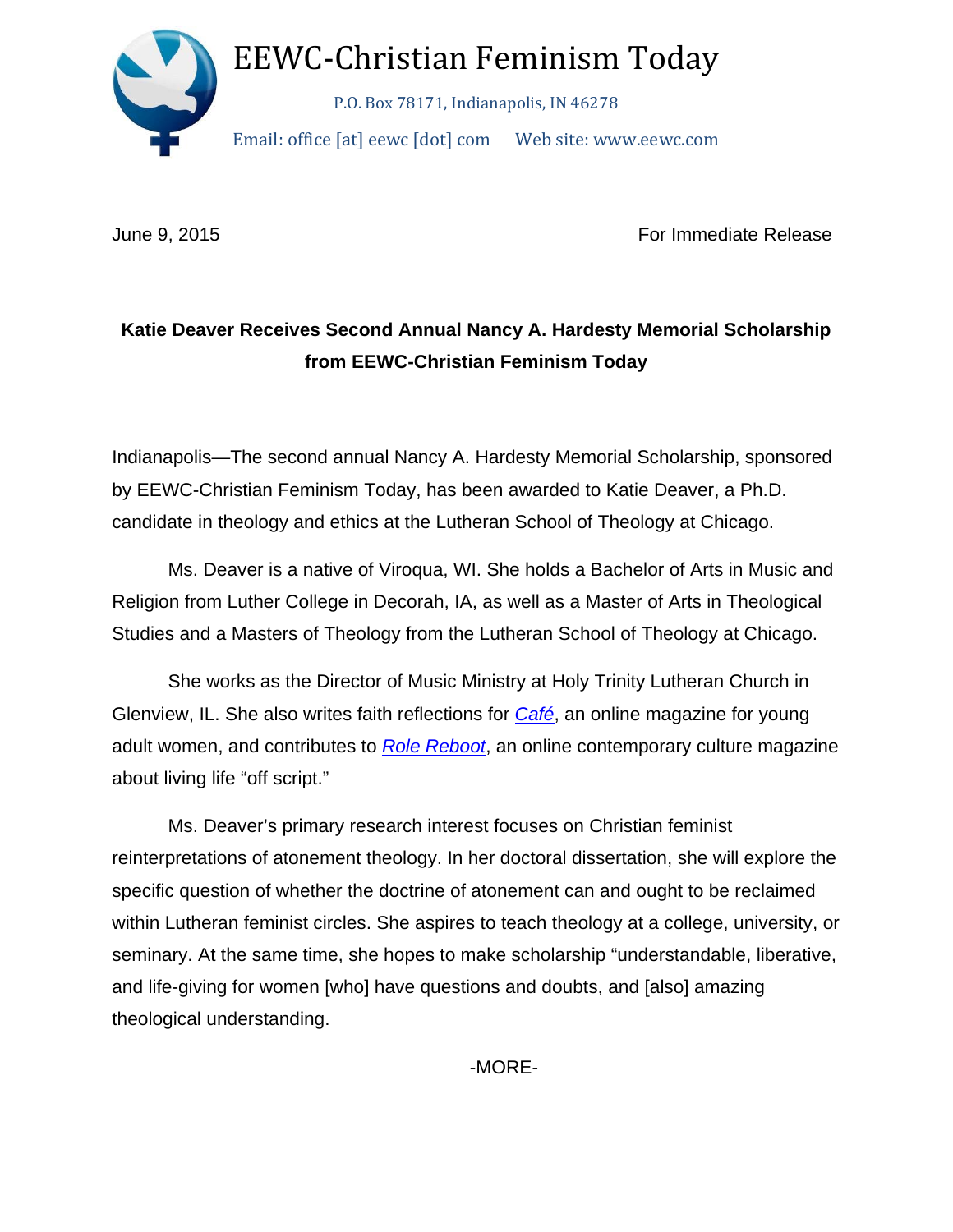## Annual Nancy A. Hardesty Memorial Scholarship Awarded

2

 "While I consider myself to be a scholar and continue to work diligently toward establishing a name for myself in the academic field of Christian feminism," wrote Ms. Deaver in her scholarship application, "My faith and personal connection to God inspire me to write for the women, and men, in the pews on Sunday mornings." She aims to help make theology "a life-giving and enriching aspect of the daily lives of all people of faith."

 The Nancy A. Hardesty Memorial Scholarship is awarded to a student who aspires to exemplify the values and achievements of Nancy A. Hardesty, a founding member of the EEWC-Christian Feminism Today organization. The purpose of the \$1,000 scholarship, awarded every June, is to help a student who wants to be in a leadership role that supports and promotes Christian feminism.

Nancy A. Hardesty (1941-2011) was a founding member of the Evangelical Women's Caucus, which, over the past 42 years, has grown into EEWC-Christian Feminism Today. Until her death, Dr. Hardesty was a professor of religion in the Department of Philosophy and Religion at Clemson University, in Clemson, SC. Previously, she had taught English and writing at Trinity College in Deerfield, IL, and had worked on the editorial staffs of *Eternity* magazine and *The Christian Century.*

Ms. Hardesty's first book, co-authored with Letha Dawson Scanzoni, was *All We're Meant to Be: A Biblical Approach to Women's Liberation*. Originally published in 1974, the book has gone through several editions and has influenced countless Christian feminists from evangelicals, to mainline Protestants, to Roman Catholics. In 2006, *Christianity Today* magazine ranked *All We're Meant to Be* among the top fifty books that had influenced the evangelical Christian movement over half a century.

Nancy A. Hardesty was born in Lima, OH, and earned her Bachelor of Arts degree from Wheaton College in Wheaton, IL. She went on to earn a master's degree in newspaper journalism from the Medill School of Journalism at Northwestern University in Evanston, IL, and the Ph.D. in the history of Christianity at the University of Chicago.

-MORE-